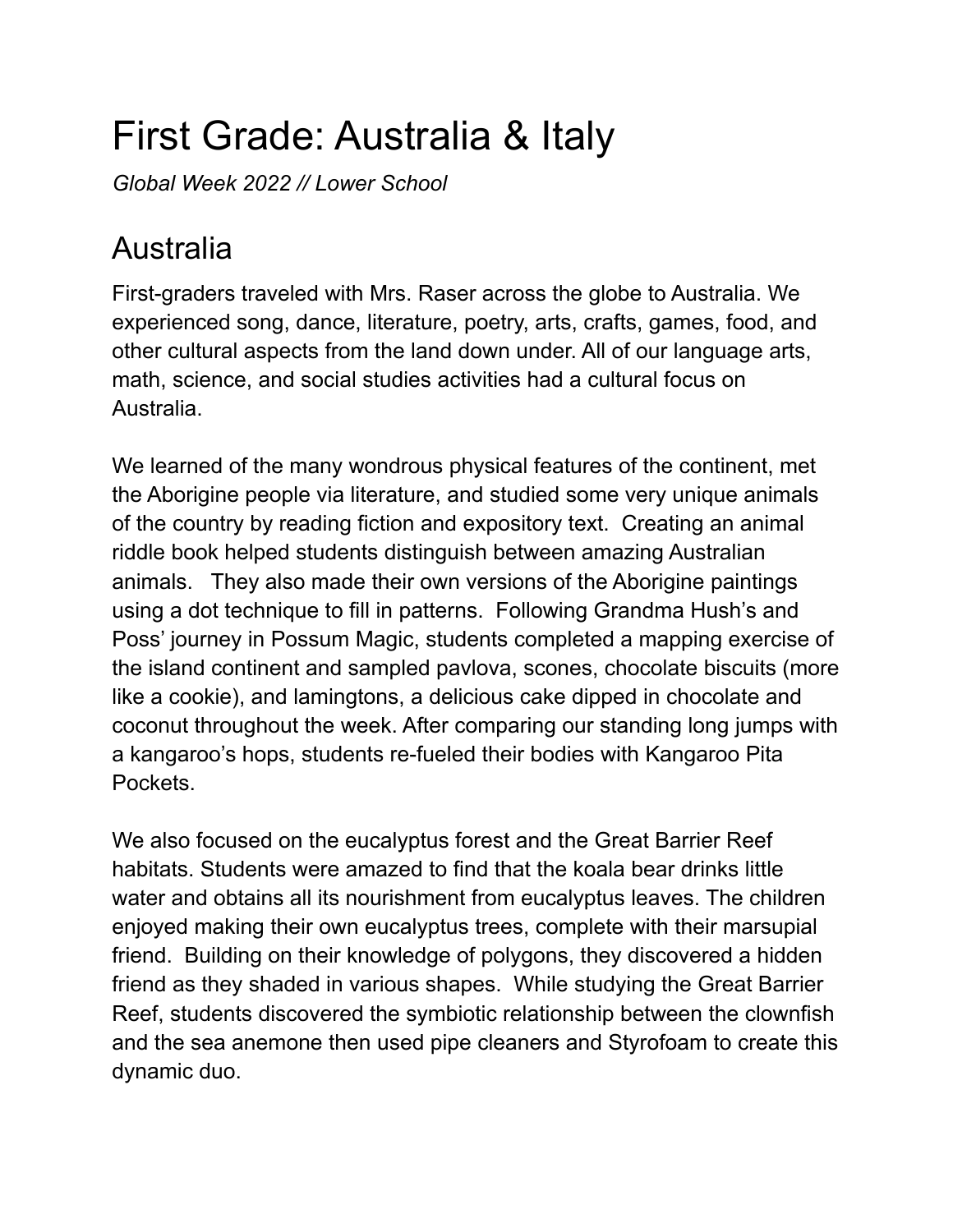Mentor texts such as Koala Lou, Edward the Emu, Edwina the Emu, and Wombat Stew (just to name a few) anchored our literature discussions and provided great examples of story elements and opportunities to strengthen sequencing, cause and effect, and summarizing/retelling skills. The students also enjoyed selecting their own reading comprehension passages during partner reading with Australian Animal Pick and Flip cards. The children were excited to learn that they could see many of the animals we encountered during the unit at Brookfield Zoo's Australia Habitat.

## Italy

Wow what an amazing Global Week we had! Mrs. Gray's first-graders thoroughly enjoyed our trip to Italy. They learned so many fun facts about this wonderful country. We began the week with a bit of sightseeing, first, stopping to see some of the beautiful Italian Landmarks. Our first stop was the Leaning Tower of Pisa. The students learned that this bell tower has 590 steps total and tilts to one side because it was built on soft ground. They were happy to learn that tourists are still able to go inside, but also discovered that you must be 8 years old. Many of our first graders expressed that they hope to make this trip when they are old enough. Next, we visited the Colosseum in Rome, where the students discovered that this amphitheater was used as a giant stadium. However, rather than football games and concerts, the Romans watched gladiators fight. The students were fascinated by how large the amphitheater is and were thrilled to see the videos showing the inside.

The students were also fascinated to learn that on a map Italy is shaped like a high heeled boot and that the Italian Island of Sicily looks like a ball being kicked by the toe of the boot. They also discovered that many things in our everyday lives were created in the country of Italy, from yummy pasta and pizza to the invention of concrete. Some of our main highlights were learning how to say some Italian phrases (hello, good-bye, please, and thank you) and counting to the number 10 in Italian. They also had a fun time learning how to do the national folk dance, Tarantella.